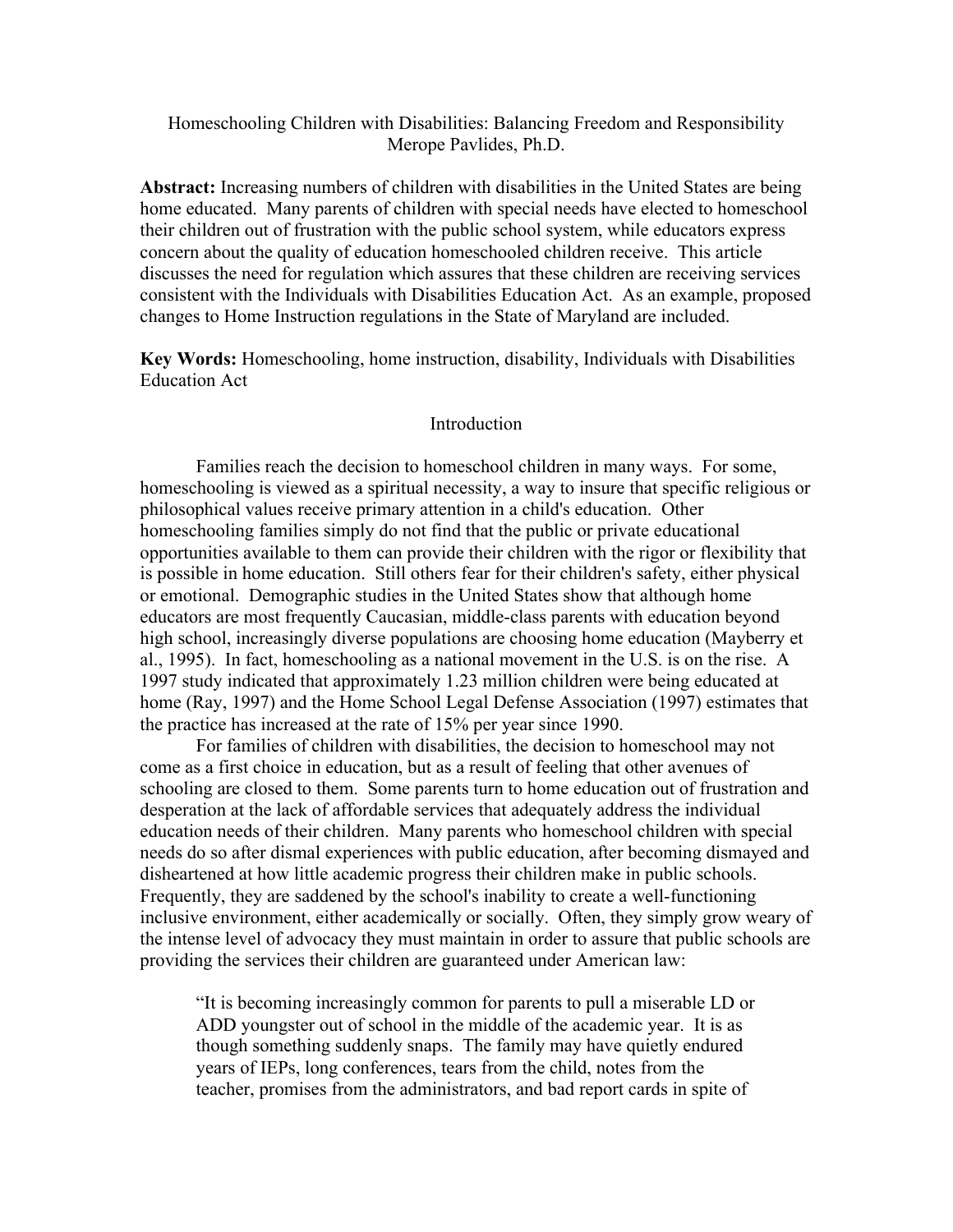all the energy they put into running a nightly study hall. They may have come to think of it as normal to feel trapped and helpless..." (Stevens, 1996, p. 1).

Although parents may wish to remove a child from public school, private schooling for children with disabilities is often only financially possible for parents if the child's Local Education Agency (LEA) agrees to fund a private placement. Homeschooling becomes, in the view of many parents, the only viable option for providing their children with truly individualized approaches to learning. And so they back into becoming home educators, unsure of their relationship to either public or private services. The Council for Exceptional Children (2000) recently estimated that 10 percent of the children being homeschooled in the United States have a disability.

Home educators of children with special needs are often confused about their own role in the educational system, and with good reason; most state regulations governing home schooling do not contain references to special education (Leppert & Leppert, 1999). The U.S. Federal requirements regarding special education set forth in the Individuals with Disabilities Education Act (IDEA) apply only to children in publicly funded placements. Interpretation of state regulations is necessary to determine how these affect homeschoolers (Turnbull  $&$  Turnbull, 2000). Although a 1993 policy statement from the U.S. Department of Education, Office of Special Education Programs (OSEP), encouraged school districts to " ... include home educated children in their child find activities" (National Association of State Directors of Special Education, 1998, p. 1), only 12 states apply IDEA mandates to homeschooled children with disabilities. Six states have regulations with restrictions limiting options to homeschooled children with special needs:

"Two states require a specific "approval" as a condition of allowable participation in home schooling. In Iowa, written approval of the director of special education of the area education agency is required. In Pennsylvania, a student identified as in need of special education can be home schooled only if the instruction is approved by a teacher certified in special education by the state or by a certified school psychologist" (National Association of State Directors of Special Education, 1998, p. 2).

From a legislative point of view, parents who choose to utilize home education for their children with disabilities seem to do so with either no state guidance or support or with paralyzing state control. As a nation seemingly concerned about the quality of education that our children are receiving, and about our commitment to those individuals previously disenfranchised by social institutions, the lack of state validation in the U.S. of the growing community of families involved in the home education of special needs children is both unwise and unjust.

#### Individual Rights vs. State Interest

Nothing in the U.S. Constitution or its Amendments guarantees the nation's children an education. Yet by the mid-nineteenth century, the federal government was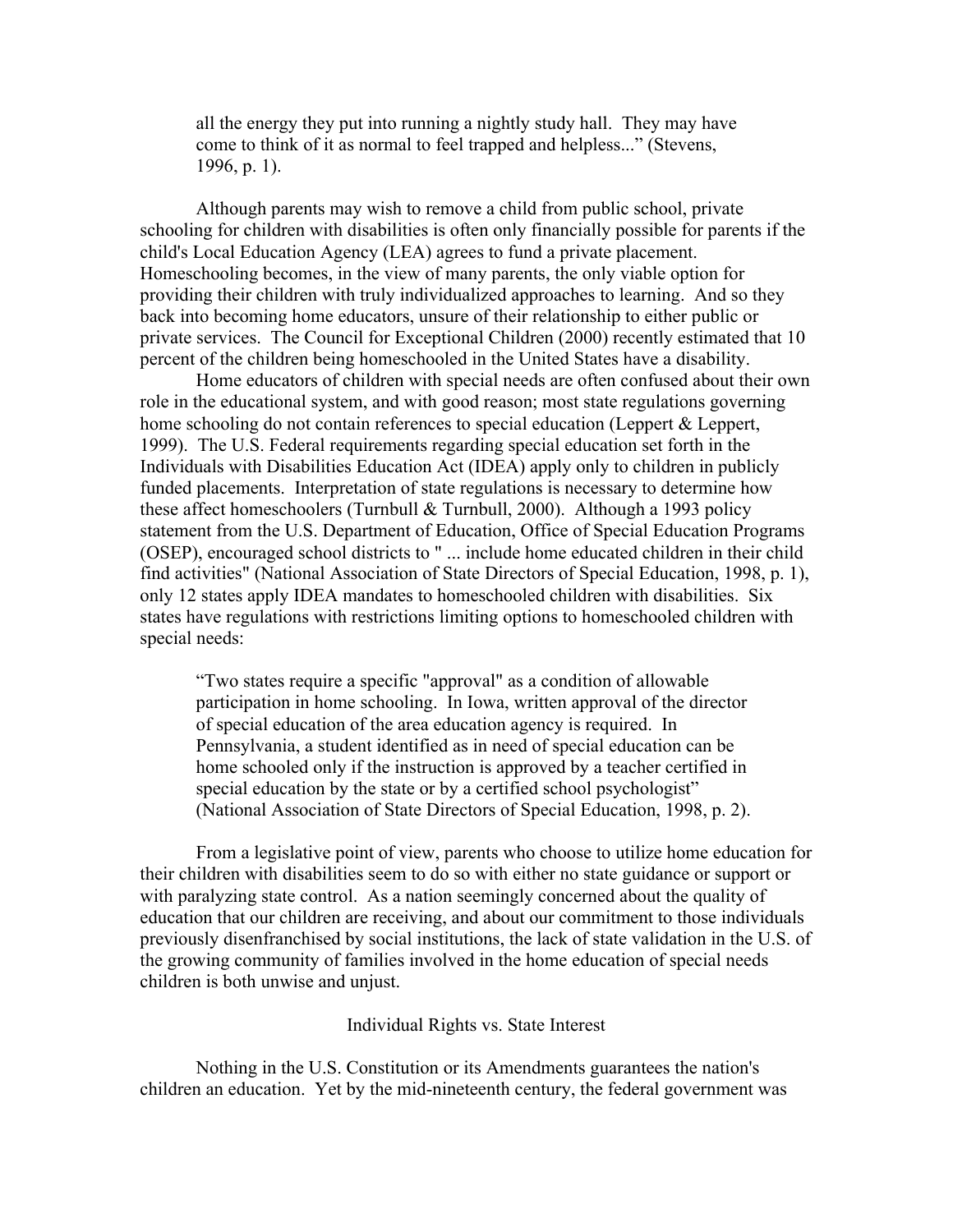sufficiently desirous of a populace receiving a "common" education that laws were enacted mandating school attendance:

"Political, economic, social, and religious factors all contributed to the common school movement of the 1830s and 1840s. The faith in public schooling has, among other factors, been closely tied to national identity... With the emergence of the nation-state came the triumph of an ideology of faith in the state as the source of ultimate social value, with national values transcending those of family, community, and even religion" (Kirschner, 1991, pp. 139-140).

A country that requires its children to attend school must then provide those schools at its expense; hence the machine of public education was fired up right alongside its industrial counterparts. For approximately a century, that machine ran best as the tool of a specific class of people, with discrimination against minorities abundant. Then in 1954, the U.S. Supreme Court's decision in Brown v. Board of Education, determined that the system was in need of an overhaul in order to serve all Americans adequately (Turnbull & Turnbull, 2000). Out of civil rights, anti-poverty legislation, and case law came reforms for people with disabilities. In 1970, the Education of the Handicapped Act demonstrated governmental commitment to providing educational services for children with special needs. The subsequent 1990 Individuals with Disabilities Education Act (IDEA), with its central tenant of the importance of the Individualized Education program, implied a renewed and reformulated governmental commitment to providing educational services for children with special needs. Unfortunately, the more complex the public education system became, the more complications arose in its governance.

Homeschooling, of course, did not become an "alternative" method of education until compulsory public education was well entrenched in American society. Early practitioners were primarily families who were geographically isolated, or whose religious beliefs encouraged keeping children at home during some or all of their first sixteen years (Lines, 1991). However, by the middle of the twentieth century, as critics of the public school system became increasingly vocal, home education began to appear as an alternative to public education. In 1982, education reformer John Holt published *Teach Your Own: A Hopeful Path for Education*, in which he rejected the notion that the state should in any way have supremacy over a parent's right to decide how to educate a child. According to Franzosa (1991):

"Holt's conservative libertarianism defines a society in which the individual's welfare is not the legitimate concern of the state, one's children can be thought of strictly as one's own, and the individual need feel no responsibility for the good of all. The best and wisest parent within this ideological context chooses to reject social participation in favor of personal independence and autonomy" (p. 123).

Included in Holt's argument for parental control of education is the assumption that "parents of exceptional children can adequately meet their children's therapeutic and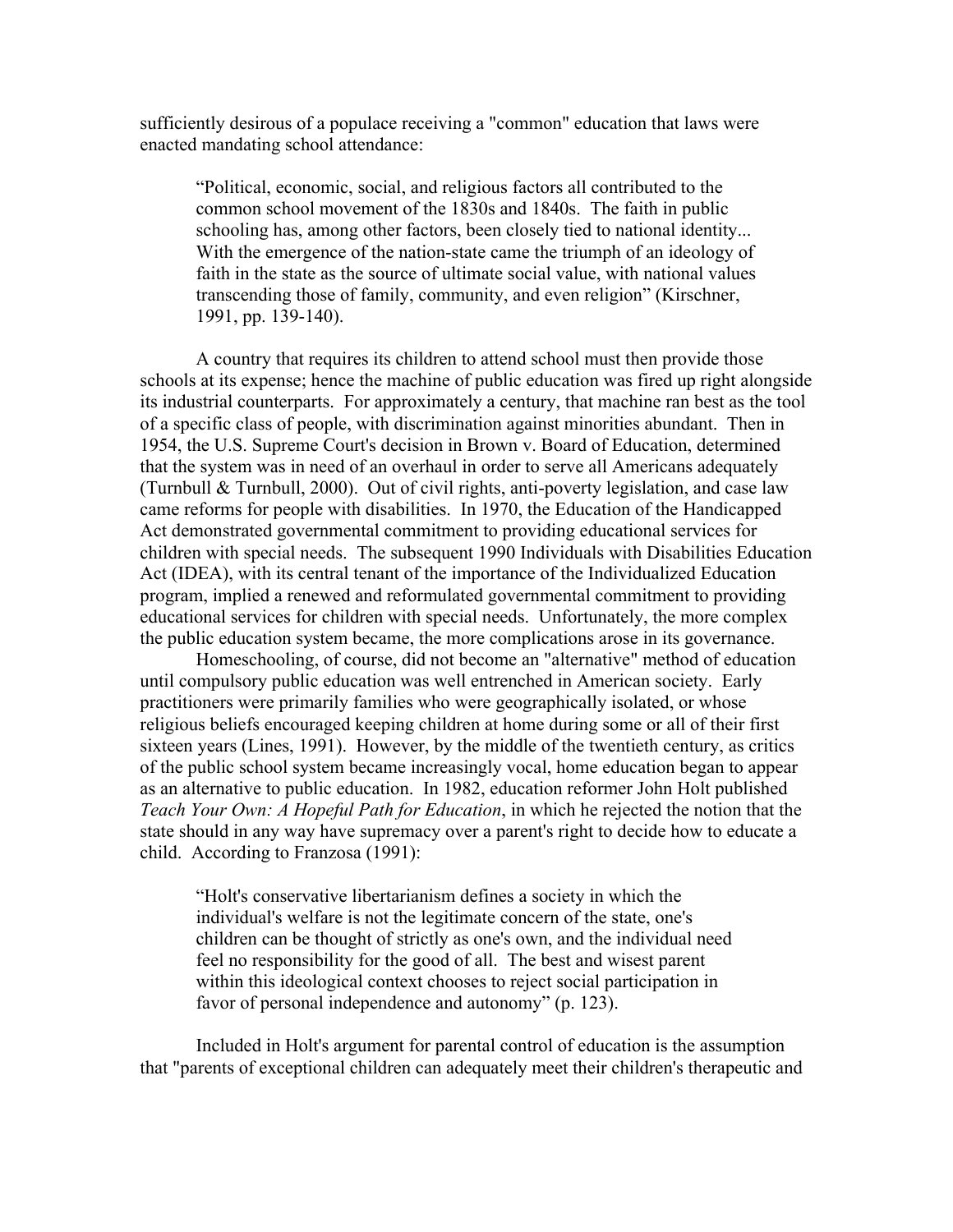educational needs themselves" (Franzosa, 1991, p. 129), an assertion which is disputed by many public school systems.

For a democratic nation, political and ethical conflict arises when the legislated or perceived rights of the individual run counter to the interest of the state. In the United States, the conflict is complicated by the issue of States' Rights. The lack of Constitutional commentary on education has historically meant that the schooling of the public has been the province of the states. Each state is responsible for providing and administering public education. Thus, regulations governing home education vary from state to state. In Alaska, for example, where home education is a desirable fiscal alternative to transporting children great distances to public schools, homeschooling families are granted complete educational autonomy as well as a reduction in taxes (Leppert & Leppert, 1999). Conversely, Nebraska home educators are only sanctioned by the state when they have demonstrated "sincerely held religious beliefs" (Leppert  $\&$ Leppert, 1999, p. 566). The level of actual regulatory involvement varies dramatically from state to state, and frequently from school district to school district within a state. Because home education is frequently regarded as operating outside the compulsory school attendance laws, conflict often arises between parents, who view making any and all decisions regarding how their children are educated as a fundamental right, and school districts, which maintain that, under compulsory attendance laws, children receiving home education still fall within their jurisdiction. Opposing interests can become even more polarized in the case of children with special needs for whom educational goals and methods may be more difficult to determine and implement. Is it possible then, to create a system in which both the rights of the parents to determine how to best raise and educate their children, and the States' interests in educating individuals with disabilities to become contributing members of society, are protected? It is difficult, but absolutely possible. Balance can be achieved if the individual needs of the child with disabilities are truly made paramount, and if well-considered and well-implemented measures are taken to assure each child the opportunity to reach his/her educational potential.

### Outcome and Assessment

Professional educators repeatedly articulate their concern that children who are being home educated are receiving an inadequate education. The National Education Association stated in its 1999-2000 Resolutions that it "believes that home schooling programs cannot provide the student with a comprehensive educational experience" (National Education Association, 2000, p. 1). Yet no outcome data exists indicating that homeschoolers fall behind their publicly educated peers, either in terms of academics or social skills. In fact, a 1998 study, which utilized standardized testing to measure outcome, showed that home schoolers' test scores were "exceptionally high" and that children receiving a home education often work above grade level as compared to students enrolled in public or private school (Rudner, 1999). According to a 1999 study conducted by the Home School Legal Defense Association involving 20,000 homeschoolers:

"... Students taught at home scored higher than their public- and privateschool counterparts in every subject of the Iowa Test of Basic Skills... By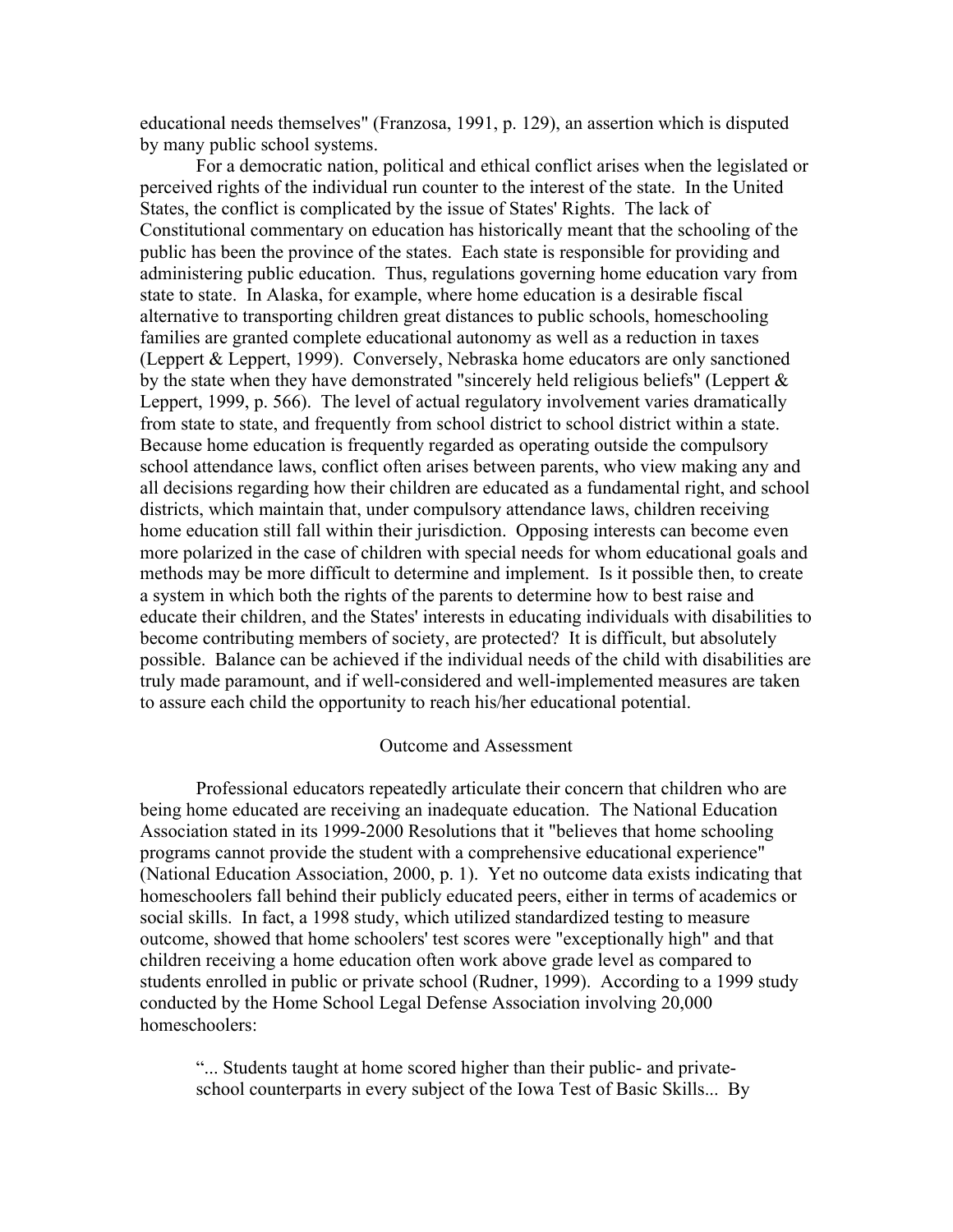eighth grade, the average home student performs four grade levels above the national average" (Cook, 1991, p. 2).

In addition, although critics of home education frequently question home educators' ability to provide ample opportunities for social experiences, this concern also seems unwarranted:

"The home schooled also appear to be at no great risk with respect to socialization. The research indicates that their self-concept is high; they are socially/emotionally well-adjusted; they are involved in many activities that are predictors of adult leadership; they are consistently engaged in social activities with peers and adults" (Ray & Wartes, 1991, p. 57).

Furthermore, Ray and Wartes found in a 1987 sampling of homeschoolers in Washington that neither level of parent education nor formality of curriculum structure impacted upon successful educational outcome (1991).

Most of the research that has been conducted on homeschooling, however, does not examine the success rate of children with special needs. A 1997 study published in the journal *Education & Treatment of Children* demonstrated that children with special needs who were home educated "made more progress overall than public school students as measured by standardized tests," improving in skill acquisition across the curriculum (Duvall, 1997, cited in Home School Legal Defense Association, 1997, p. 1). The parents of the children involved in Duvall's study did not receive, or have prior training in special education. No related services were provided for the families involved in the study by their public school systems.

While no data exists showing homeschoolers with special needs are at risk, educational critics question whether the needs of children with disabilities are indeed being met in public schools. Public school systems are being urged to examine both their accountability and assessment procedures for children with special needs in order to comply with the 1997 Amendments to IDEA (Erikson, 1998). Under federal law, public school systems must "include students with disabilities in general state and district-wide assessment programs" (Erikson, 1998, p. 4). Yet, Erikson found that many school districts are not including children with special needs in assessment programs-either with or without accommodations, in spite of federal mandates:

"Since the passage of P.L. 94-142, special educators and administrators at local and state levels have been accountable for complying with many state and federal regulations overseeing the delivery of services to students with disabilities... Unfortunately, this focus on inputs and processes has drawn the field's attention away from expectations of results for students with disabilities" (Erikson, 1998, p. 12).

The lack of accountability and assessment measures at the state level prompts many home educators to fear that state regulations which focus specifically on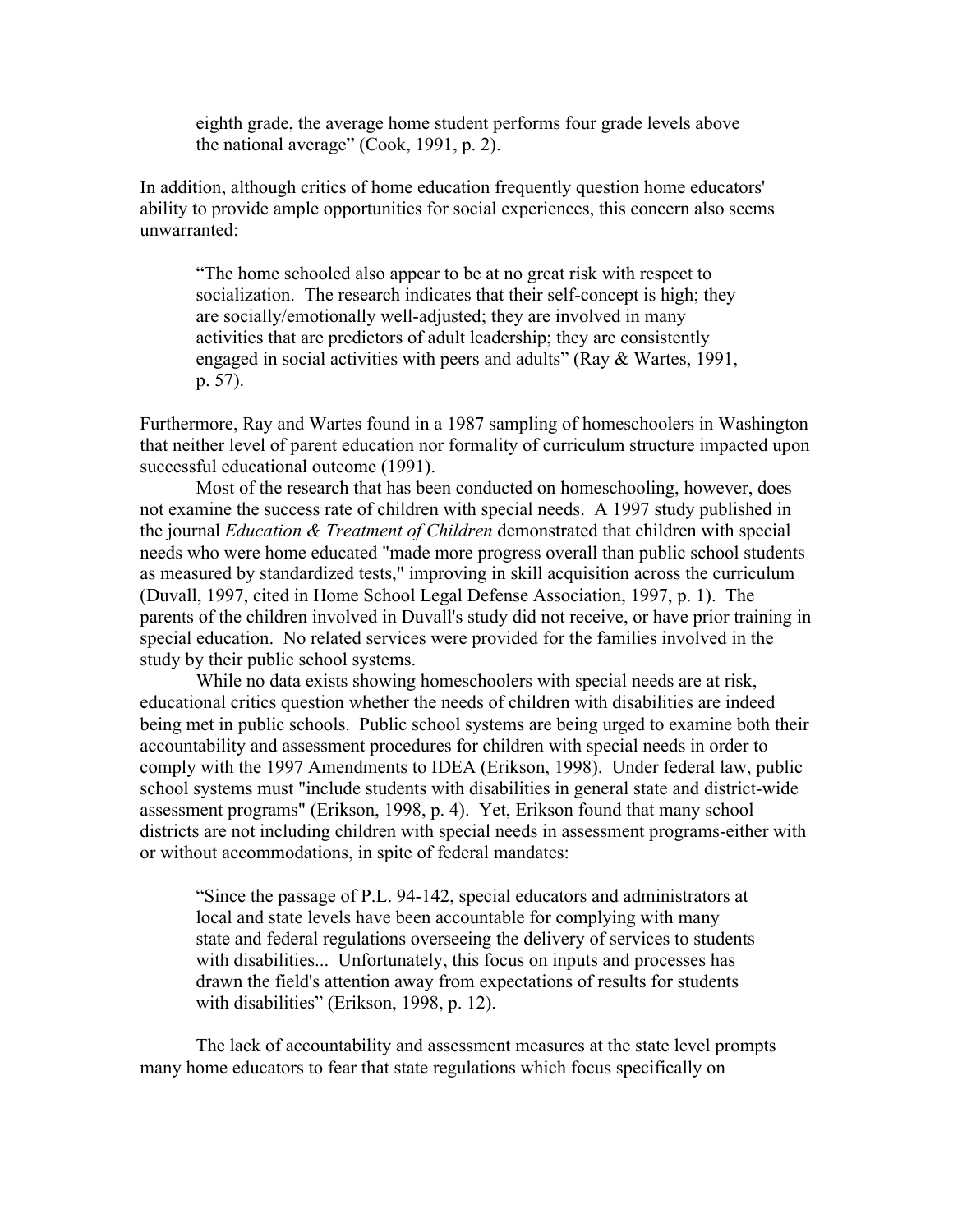homeschoolers with special needs will mean that they will be held to a higher standard than their public and private school peers.

## Giving the IEP Meaning for Home Education

So how do the states assure the quality of education for children with disabilities at the same time they refrain from requiring stricter accountability measures from home educators than from professionals? A good place to start is with IDEA itself. The philosophical essence of IDEA certainly lies in its recognition of learning differences. The fulcrum of this legislation is the requirement that all children with disabilities must receive an Individualized Education Program, that the plan must be approved by a professionally diverse team which includes the child's parents, and that any changes in the IEP are subject to due process. Few would argue that the intentions of this legislation are in the child's best interest. In practice, however, the mandates of IDEA and the implementation of the IEP have often simply created a legal instrument with which professional educators and parents do battle for control of the child's education. Professional educators intimidate parents with their knowledge of the intricacies of the public education system, sometimes not providing parents with a clear understanding of the extent of their rights to involvement in their child's education. Parents, on the other hand, are able to force the IEP approval process to grind to a halt by electing to undertake expensive and time-consuming due process mediations and hearings. Whenever there is conflict in approving or changing an IEP, the child suffers educationally, and sometimes, emotionally.

For those children not enrolled in publicly funded schools-including private schools that accept federal funding of any kind-IEP concerns are virtually nonexistent. Technically, under IDEA, any homeschooled children with disabilities who are supervised by their local district should have IEPs (Turnbull  $&$  Turnbull, 2000). However, because specific mention of children with disabilities frequently does not occur in state regulations of home schools, few districts seem to follow through with this mandate. From the perspective of the public education system, providing and assessing IEPs for homeschoolers would tax an already overburdened system. Home educators do not push for—or even desire--their children to have IEPs because they believe this would mean further unnecessary and unwelcome involvement in their educational choices on the part of the state. Yet it also means that children with disabilities may not be receiving all of the educational services-such as speech therapy or occupational therapy-they require and are entitled to at public expense. In a few instances, it may mean that children with disabilities are not truly being given the education and training that would allow them to fulfill their personal potential for independence in adulthood.

Before home and professional educators can establish a system which best allows children with disabilities to be educated in the manner most suited to their learning needs and to specifics of family priorities, it is necessary for these two interests to establish a more cooperative view of home education. Those on both ends of the spectrum hinder attempts to create an educational system which prioritizes the individual needs of the child. Misperceptions abound. A 1996 study (Mayberry et al.), which surveyed 118 school superintendents in Washington, Nevada and Utah, reflected the widely held professional opinion that homeschooled children receive an inadequate education,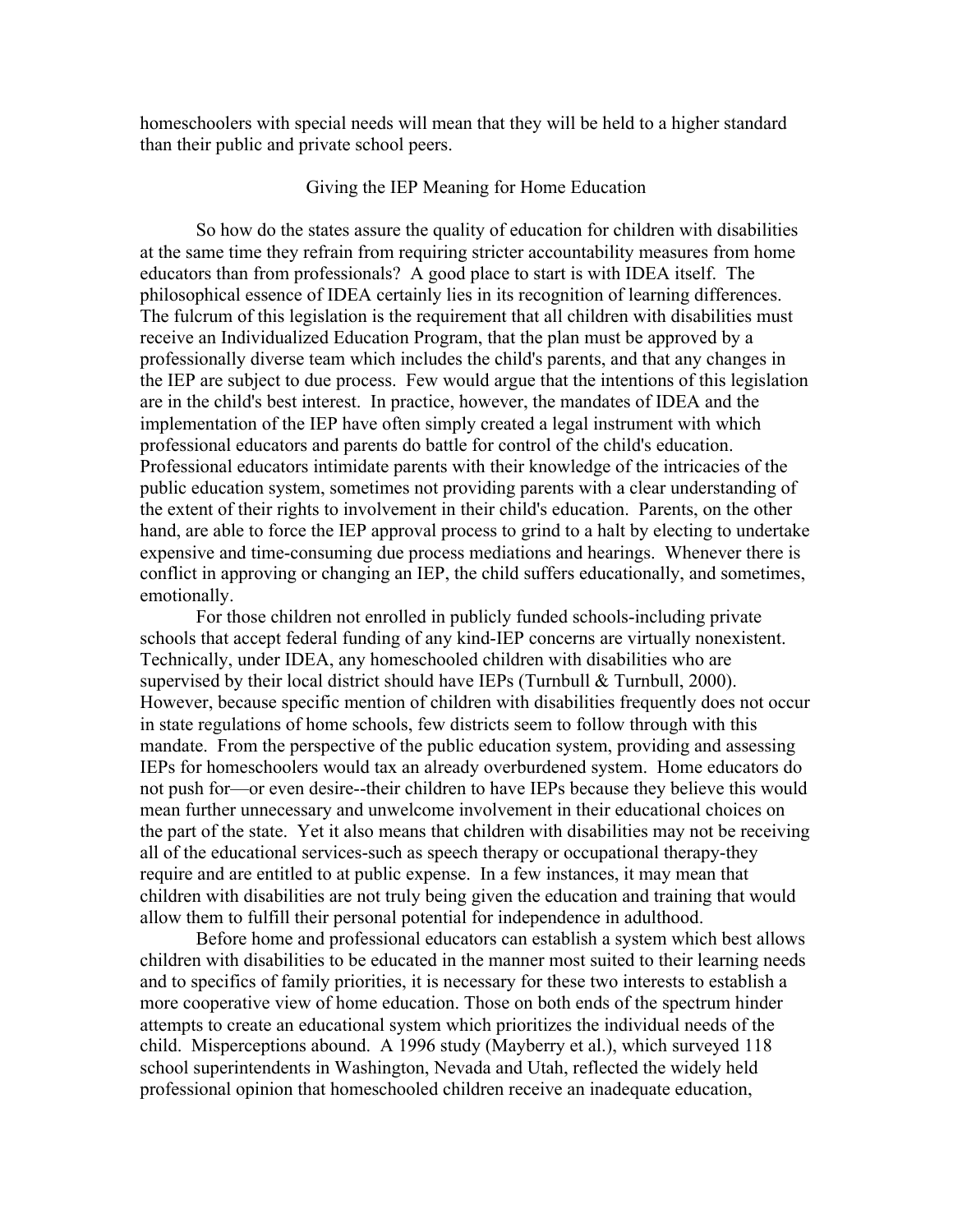although the superintendents admitted to ignorance regarding actual data on homeschooling. Likewise, some homeschool proponents, such as the editors of *Home Education Magazine*, urge parents to shun any relationship with the public education system, including screening and special education services, without providing data:

"By undermining confidence of both parents and children, screening actually makes it less likely that children will be able to develop their strengths and abilities. Ironically, rather than supporting children and helping them develop their abilities to the fullest potential... it interferes with and hinders their development" (Kaseman & Kaseman, 1993).

In order to formulate policy that best serves children with special needs, it is incumbent upon both home and professional educators to request and access accurate outcome data, and to use this data to design programs which make it possible for children with special needs to learn in a manner which is suited to individual learning style.

#### An Example of Proposed Regulation

In the State of Maryland, there are three possible options for the home education of children. A parent may choose to homeschool his/her child under the guidance of a church group. The Constitutional separation of Church and State means that this option for home education takes it out of the province of the state altogether. If, however, a home educator does not choose to use a church-affiliated umbrella group, two other legal avenues to home education remain. An approved, nonpublic school may be employed to provide curricula and guidance. Only two nonpublic schools have been approved by the State of Maryland to provided Home Instruction. Neither has curricula designed for children with special needs; it is up to the parents to make acceptable modifications to meet the needs of the child with learning differences. The ease of this task is frequently dependent on the type and level of involvement of the child's disability, and upon the parents' access to supplemental resources for educating a special needs child. Finally, homeschooling may be under the supervision of the child's local school district. No state regulations govern how this supervision will be conducted, thus quality of supervision varies greatly from one school district to the next.

The following is a proposal for amendments to the existing Home Instruction regulations in Maryland (COMAR 13A). The intention of this proposal is not to create hurdles for home educators, but rather to help assure that the needs of the child with disabilities are addressed. Under these guidelines, it is the responsibility of the parents to articulate appropriate educational goals for the child and assure that they are being met; conversely the state must demonstrate that an acceptable Individualized Education Program is not in place in order to interfere with the child's homeschool curriculum and placement. All changes and additions to existing regulations are highlighted in bold italics.

Title 13A

### STATE BOARD OF EDUCATION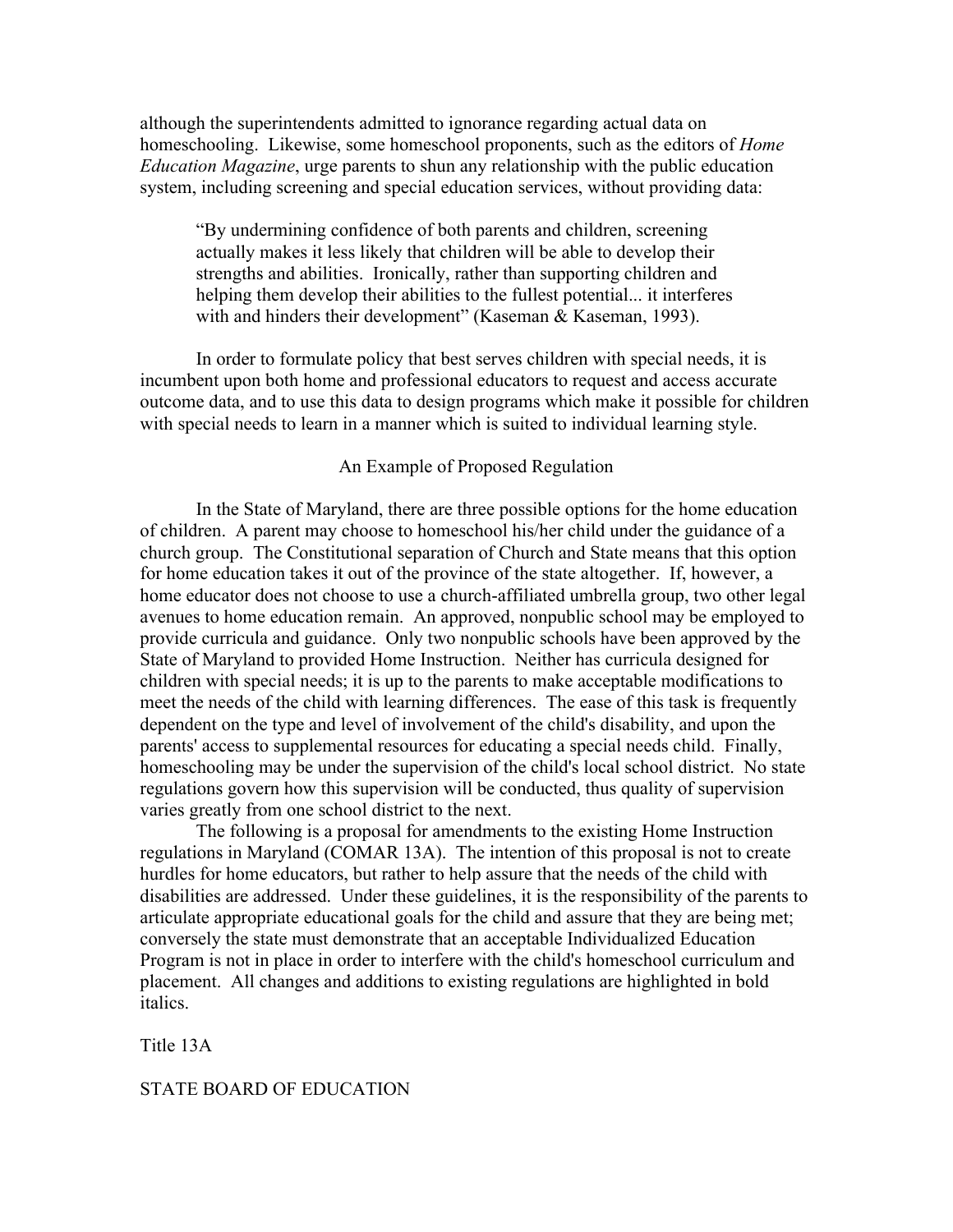# Subtitle 10 HOME INSTRUCTION

Chapter 01 General Regulations

Authority: Education Article § 7-301, Annotated Code of Maryland

.01 Home Instruction Program

A. Purpose. The purpose of this regulation is to establish a procedure to be used by the superintendent of each local school system to determine if a child participating in a home instruction program is receiving regular, thorough instruction during the school year in the studies usually taught in the public schools to children of the same age. *It is the responsibility of the local superintendent or superintendent's designee to supply evidence demonstrating lack of compliance with this policy in order to instigate a student's change of placement from a home instruction program to a public school placement.* 

B. Written Agreement. A parent or guardian who chooses to teach a child at home shall sign a statement of a form prescribed by the State Department of Education which:

(1) Indicated consent to the requirements set for in §§ C, D, and E; and

(2) Shall be submitted to the local superintendent at least 15 days before the beginning of a home instruction program.

C. Instruction Program. The home instruction program shall:

(1) Provide regular, thorough instruction in the studies usually taught in public schools to children of the same age *and ability level*;

(2) Include instruction in English, mathematics, science, social studies, art, music, health, and physical education *unless otherwise indicated in the child's Individualized Education Program*;

(3) Take place on a regular basis during the school year and be of sufficient duration to implement the instruction program.

D. Educational Materials. A parent or guardian who chooses to teach a child at home shall maintain a portfolio of materials which:

(1) Demonstrates the parent or guardian is providing regular, thorough instruction during the school year in the areas specified in  $\S$  C(1) and (2);

(2) Includes relevant materials, such as instructional materials, reading materials, and examples of the child's writings, worksheets, workbooks, creative materials, and tests;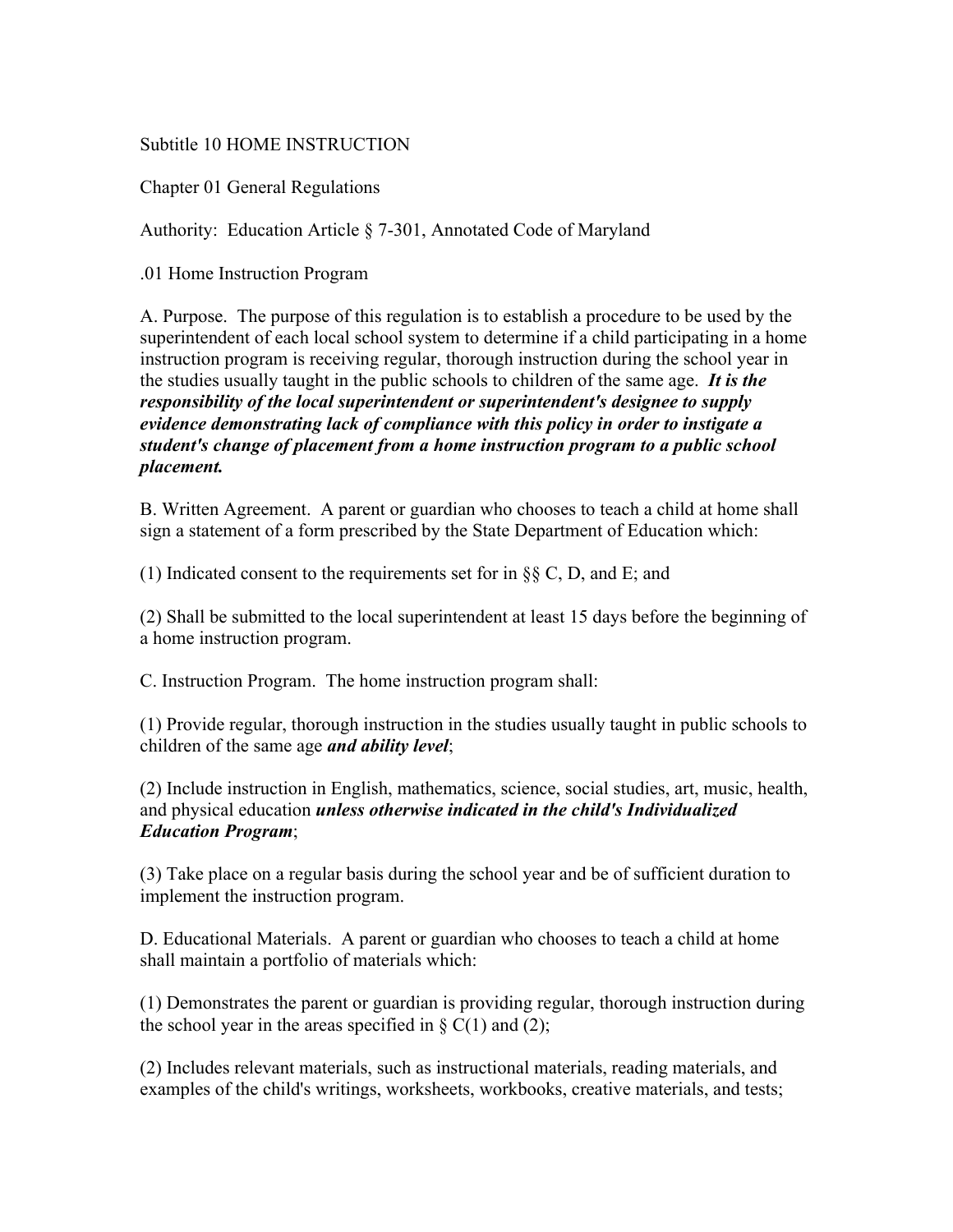(3) Shall be reviewed by the local superintendent or the superintendent's designee at the conclusion of each semester of the local school system at such times as are mutually agreeable to the local superintendent or designee and the parent or guardian.

E. A parent or guardian shall agree to permit a representative of a local school system to review the portfolio of educational materials, discuss the instructional program, and observe instruction provided that all of the following requirements are met:

(1) The review is at a time and place mutually agreeable to the representative of the local school system and the parent or guardian;

(2) The purpose of the review is to ensure that the child is receiving regular, thorough instruction as set forth in § C;

(3) There are not more than three reviews during a school year.

*F. Children with Special Needs. All aspects of Part B of the Individuals with Disabilities Education Act (20 U.S.C., Ch. 33, §§ 1400-1491) and its implementing regulation (34 CFR 300) shall apply to children receiving home instruction who have a disability as defined therein. Each child shall have an Individualized Education Program as mandated in IDEA, written and approved by an IEP team. Any related services specified in the IEP shall either be provided and funded by the county or provided and funded privately according to the determination of the parent or guardian. Related services which may be funded by the parent or guardian and provided either by the home teacher or independent contractor include, but are not limited to, special education consultation, speech and language therapy, occupational therapy, physical therapy, functional behavior assessments and academic tutoring.*

G. Additional Requirements. A local school system may not impose additional requirements for home instruction programs other than those in these regulations.

02. Voluntary Participation in Standardized Testing.

Upon request of a parent or guardian, a child receiving home instruction may participate in the regularly scheduled standardized testing programs that are administered in the public school the child is eligible to attend. *Children with special needs as defined in the Individuals with Disabilities Education Act must be allowed "appropriate accommodations" as mandated by that Act [612(a)(17)(A)].*

03. Noncompliance with Requirements.

A. Failure to Consent. If a parent or guardian does not agree to the requirements of Regulation .01B, C, and D, above, a child shall be enrolled promptly in a public school or nonpublic school as defined in COMAR 13A.09.09.02B(4)(a).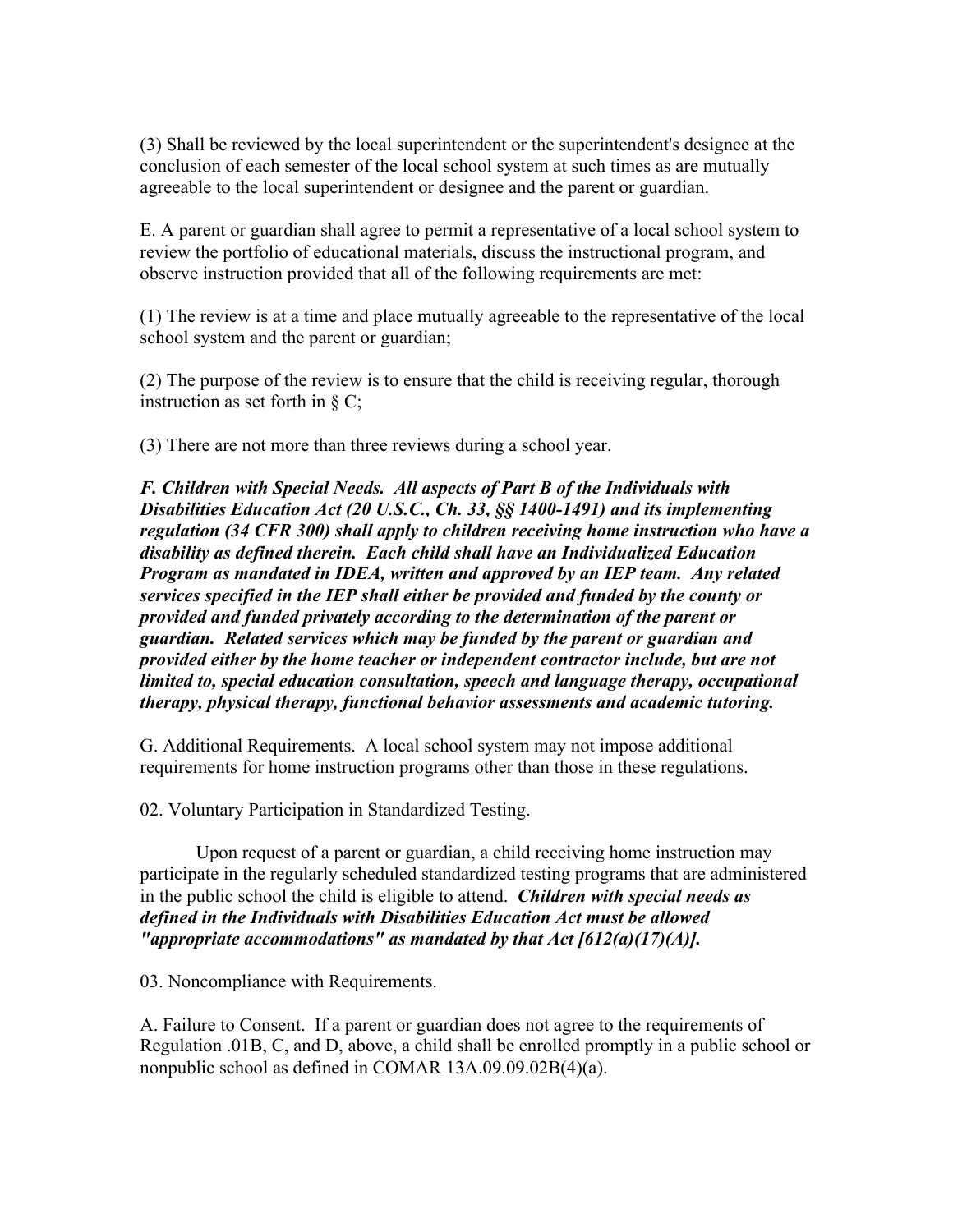B. Deficiencies in the Program. If a local superintendent determines on the review of the home instructions program or inspection of the portfolio that a child is not receiving a regular, thorough instruction program in conformity with Regulation .01C and D, the local superintendent shall notify the parent or guardian in writing of any deficiencies in the program.

The following apply:

(1) Within 30 days or receipt of notification of any deficiencies, the parent or guardian shall provide evidence to the local superintendent that the deficiency has been or is being corrected.

(2) If a local superintendent determines there is not a satisfactory plan to correct a deficiency or if a deficiency is not corrected, a child shall be enrolled promptly in a public school or a nonpublic school as defined in COMAR 13a.09.09.02b(4)(a).

*(3) For children with special needs, it is incumbent upon the superintendent or superintendent's designee to demonstrate that progress toward the goals set forth in the child's Individualized Education Program has not occurred in order for the program to be considered deficient. Removal of a child with special needs from a home instruction program is considered a "change of placement" under the Individuals with Disabilities Education Act, and may only occur after the parents have been given an opportunity to contest the decision through a due process hearing as stipulated in the IDEA Part B regulation (34 CFR 300).*

### 04. Placement in Public School

Upon application of a child for admission to a public school from a home instruction program, the local superintendent shall determine by an evaluation the placement of the child and any credits to be awarded toward high school graduation. The evaluation may include administration of standardized tests and examinations and interviews with the child. *Children with special needs shall be placed according to the Individualized Education Program. Any standardized tests administered to children with special needs must include appropriate accommodations as mandated by the Individuals with Disabilities Education Act.*

05. Home Instruction Under Supervision of Nonpublic School

A parent or guardian may provide instruction for a child at home without compliance with the requirements of this regulation, other than the requirements of Regulations .01B(2) and .04, if that instruction is offered through correspondence courses and is under the supervision of a:

A. School or institution offering an educational program operated by a bona fide church organization, and the supervision includes at a minimum all of the following components: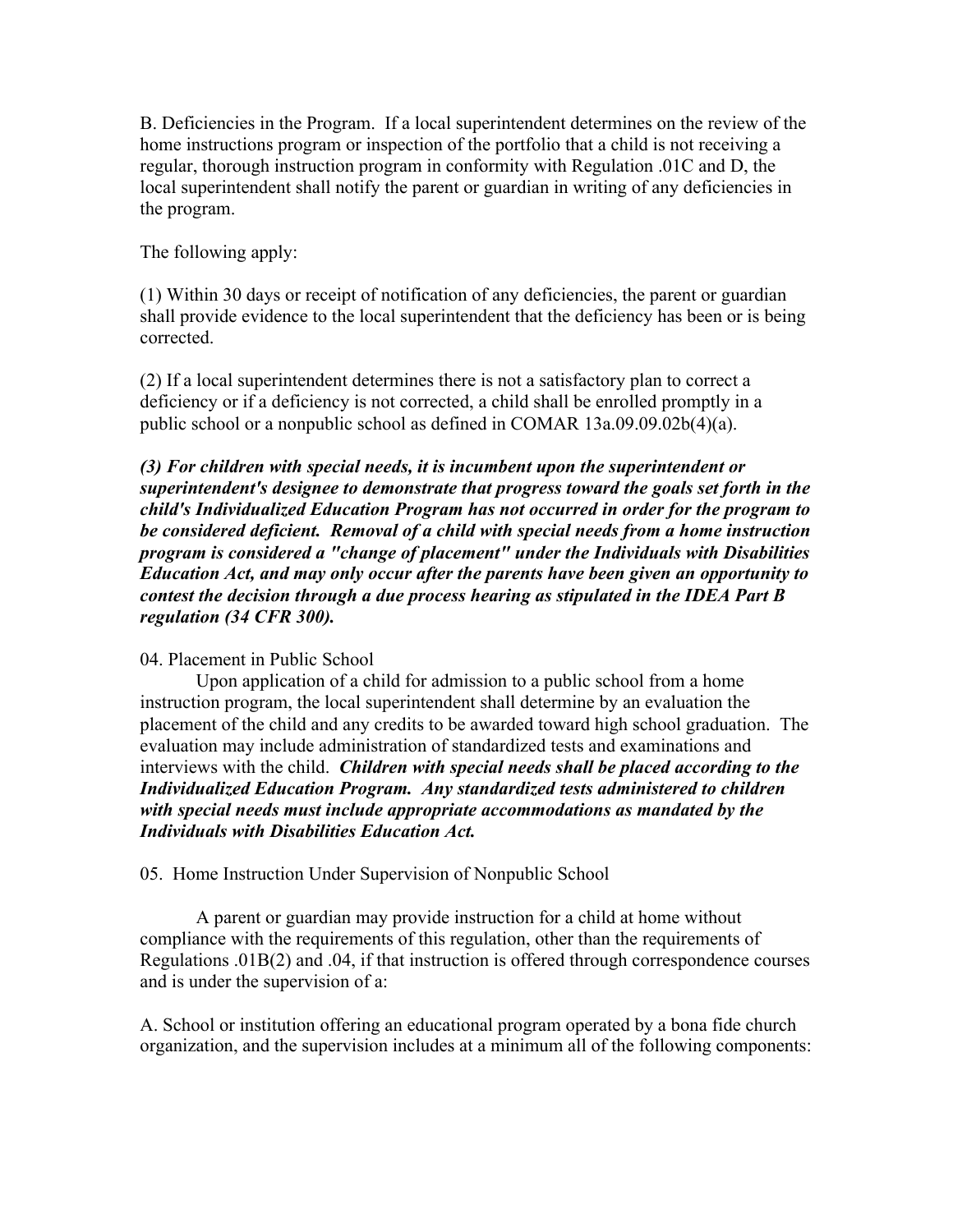(1) Preenrollment conferences with parents or guardians, (2) Textbooks, lesson materials, and other instructional materials or equipment designed to be used independently by the pupil at a site other than a school, (3) Annual visits by supervisory personnel to the site where the pupil is receiving instruction and (4) Conferences with parents or guardians at appropriate intervals during the period of enrollment; or

B. Nonpublic school with a certificate of approval from the State Board of Education, and the supervision includes at a minimum all of the following components:

(1) Textbooks, lesson materials, and other instructional materials or equipment designed to be used independently by the pupil at a site other than a school, and (2) Assignment of a school-based teacher to assist the home teacher in using the correspondence courses and to assist the pupil by issuing progress reports, marking papers, and grading tests.

*Accommodations for children with special needs, including whether an Individualized Education Program will be utilized, will be made at the discretion of the supervising organization. Related services will be either provided and funded by the supervising organization or the parent or guardian, and may include, but are not limited to, special education consultation, speech/language therapy, occupational therapy, physical therapy, behavioral assessments and management, and academic tutoring.* (COMAR 13A, 10.01).

**Merope Pavlides**, is an independent scholar working in the area of Disability Studies. She holds a Ph.D. from the University of Wisconsin-Madison in Dramatic Literature and is currently pursuing a M.S. in Special Education from Johns Hopkins University. In 2000, she co-founded a center for children with learning disabilities. She is the mother of two children with disabilities.

Correspondence regarding this manuscript should be sent to Merope Pavlides, Ph.D., Independent Scholar, TEL: 410-750-8728, FAX: 410-750-0170 or email: merope1@aol.com.

## References

COMAR 13A 10.01, Home Instruction.

- Cook, S. (1999, March 25). Report card on homeschooling in the U.S. *Christian Science Monitor*. [Online]. Available: http://www.csmonitor.com/durable/1999/03/25/p3sl.html.
- Council for Exceptional Children. (2000). Home schooling-A viable alternative for students with special needs. *Today, 7*(1), 1, 5, 15.
- DuVall, S. F., Ward, D. L., Delquardri, J. C., & Greenwood, C. R. (1997). An exploratory study of home school instructional environments and their effects on basic skills of students with learning disabilities. *Education and treatment of*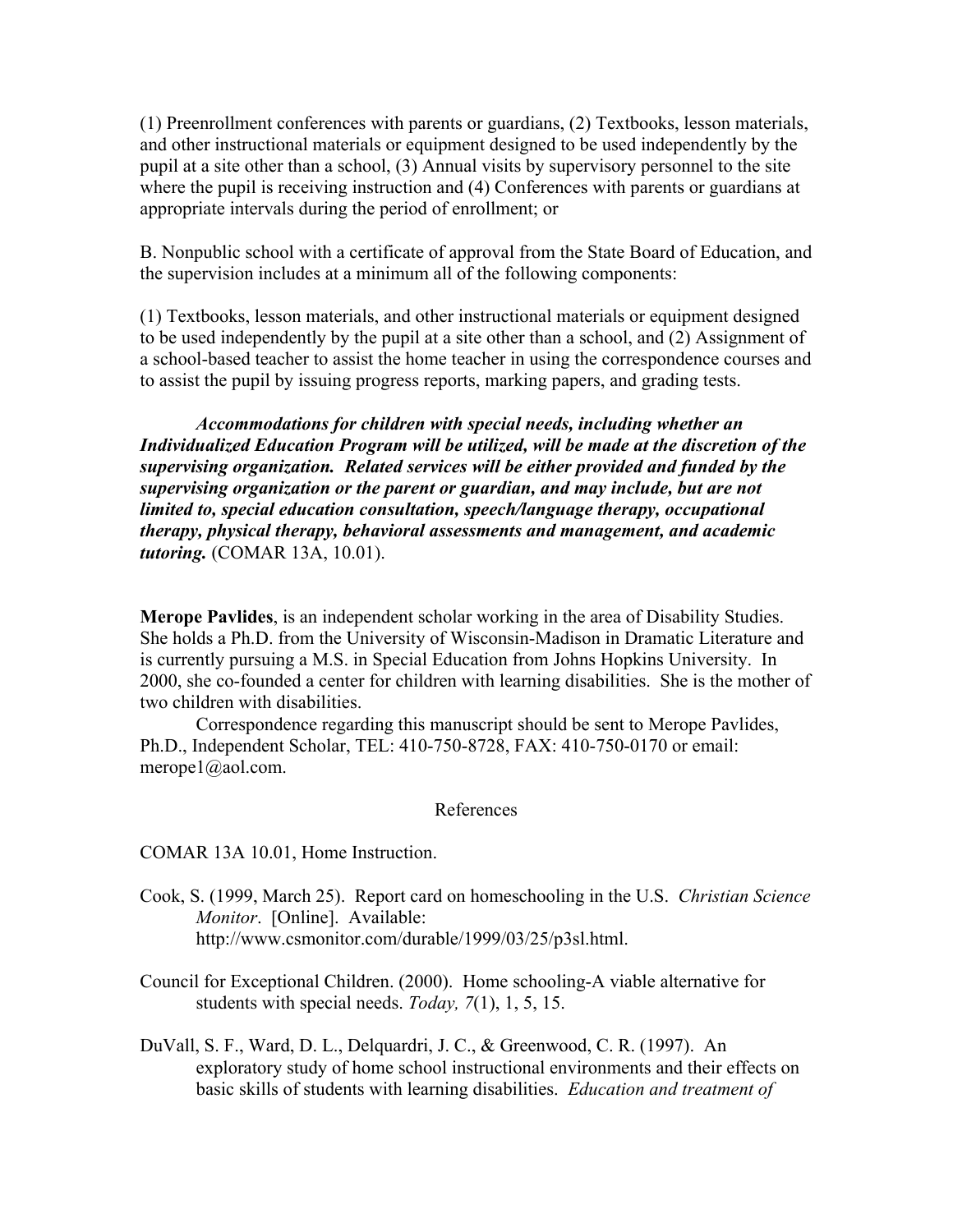*children, 20*(2), 150-172. [Home School Legal Defense Association (1997, September 4). Press release. (Online). Available: http://www.hslda.org/media/releases/docs.09-04-97.html].

- Erickson, R. (1998). *Accountability, standards and assessment. Special education in an era of reform*. Washington, DC: Federal Resource Center.
- Franzosa, S. D. (1991). The best and wisest parent: A critique of John Holt's philosophy of education. In J. Van Galen & M. A. Pitman (Eds.), *Homeschooling: Political, historical, and pedagogical perspectives* (pp. 121-135). Norwood, NJ: Ablex.
- Home School Legal Defense Association. (1997, May/June). Across the states. *Home school court report, 13*(3), 11-19.
- Kaseman, L., & Kaseman, S. (1993, November/December). Why are not for screening. *Home education magazine*. [Online]. Available: http://www.home-edmagazine.com/INF/SPCL/spcl\_screen.html.
- Kirschner, J. (1991). The shifting roles of family and school as educator: A historical perspective. In J. Van Galen & M. A. Pitman (Eds.), *Homeschooling: Political, historical, and pedagogical perspectives* (pp. 137-157). Norwood, NJ: Ablex.
- Leppert, M., & Leppert, M. (1999). *Homeschooling almanac: 2000-2001*. Rocklin, CA: Prima.
- Lines, P. (1991). Home instructions: The size and growth of the movement. In J. Van Galen & M. A. Pitman (Eds.), *Homeschooling: Political, historical, and pedagogical perspectives* (pp. 9-41). Norwood, NJ: Ablex.
- Mayberry, M., Knowles, J., Ray, B., & Marlow, S. (1995). *Homeschooling: Parents as educators*. Thousand Oaks, CA: Corwin.
- National Association of State Directors of Special Education. (1998, April). *Home schooling and students with disabilities. Quick turn around project forum*. (ERIC Document Resources Service No. ED 418 544).
- National Education Association. (1999). B-67. Home schooling. *NEA 1999-2000 resolutions*. [Online]. Available: http://www.nea.org/resolutions/99/99b-67.html.
- Ray, B. (1997). *Strengths of their own*. Salem, OR: National Home Education Research Instititute.
- Ray, B., & Wartes, J. (1991). The academic achievement and affective development of home-schooled children. In J. Van Galen & M. A. Pitman (Eds.), *Homeschooling: Political, historical, and pedagogical perspectives*. Norwood, NJ: Ablex.